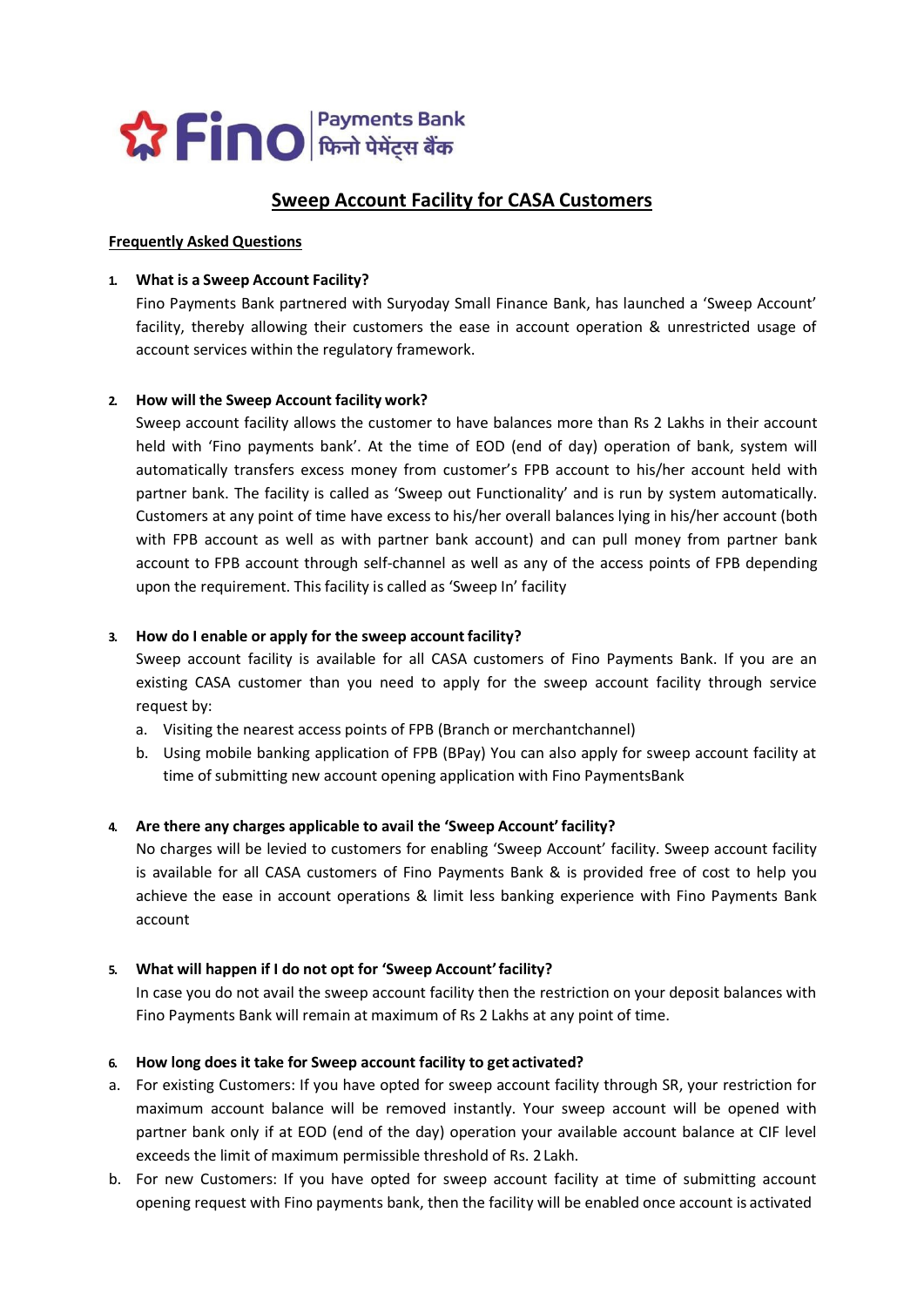

& your sweep account will be opened with partner bank only if at EOD (end of the day) operation & your sweep account will be opened with partner bank only if at EOD (end of the day) operation & your sweep account will be opened with partner bank only if at EOD (end of the day) operation<br>your available account balance exceeds the limit of maximum permissible threshold of Rs. 2 Lakh.

### 7. What will be the rate of interest offered on the balances in account which are enabled for sweep be balances What will be the rate of interest offered on the balances in account which are enabled for sweep account facility?

Rate of interest will be applicable on the total daily balance available in customer's account (both in Fino Payments bank as well as partner bank), which is as per below criteria (applicable wef 1<sup>st</sup> June 2020 onwards)

- For Current accounts: No interest will be offered on the balances
- For Wallet accounts: No interest will be offered on the balances
- For Savings Account balance:
	- $\circ$  2.75% p.a. on account balance in Fino Payments Bank account
	- $\circ$  4.00% p.a. on balances up to Rs.1 lakh in sweep account
	- 6.25% p.a. on balances over Rs.1 lakh up to Rs.10 lakh in sweep account
	- $\circ$  6.00% p.a. on balances above Rs.10 Lakh in sweep account (Effective till 19<sup>th</sup> January, 2022)
- $\bullet$  With effect from 20<sup>th</sup> January, 2022, for Savings Account balance:
	- o 2.75% p.a. on account balance in Fino Payments Bank account 2.75% p.a. on account balance in Fino Payments Bank account
	- o 4.00% p.a. on balances up to Rs.1 lakh in sweep account
	- 2.75% p.a. on account balance in Fino Payments Bank account<br>○ 4.00% p.a. on balances up to Rs.1 lakh in sweep account<br>○ 6.25% p.a. on balances over Rs.1 lakh up to Rs.1 Crore in sweep account
	- $\circ$  5.00% p.a. on balances above Rs.1 crore in sweep account
- Applicable interest will be calculated on the incremental amount for the slab& Rate of interest applicable on the available balance will be as per policy of Fino payments bank as interest applicable on the available balance will be as per policy of Fino payments bank as well as partner bank(in this case, Suryoday Small Finance Bank) and are subject to change from time to time at the sole discretion of Bank. For details on update rate of interest please from time to time at the sole discretion of Bank. For details on update rate of interest please visit the website of Fino Payments Bank & partner bank est applicable on the available balance will be as per policy<br>as partner bank(in this case, Suryoday Small Finance Bank)<br>time to time at the sole discretion of Bank. For details on up<br>he website of Fino Payments Bank & par well as partner bank(in this case, Suryoday Small Finance Bank) and are subject to change

### 8. How will be the monthly average balance calculated in case of amount available in Sweep account?

The monthly average balance will be calculated only on the balances available in Fino Payments Bank account. Balances maintained in sweep account will not be considered for monthly average balance calculation purposes.

## 9. How can I transfer the balance from my sweep account at partner bank to Fino Payments Bank account?

Funds can be transferred from Sweep account to Fino Payments Bank account through:

1. Assisted mode: Kindly visit the nearest Fino Payments Bank branch or Merchant point to request Assisted mode: Kindly visit the nearest Fino Payments Bank branch or Merchant point to request 1. Assisted mode: Kindly visit the nearest Fino Payments Bank branch or Merchant point to request<br>for transfer the funds from your sweep account to your Fino Payments Bankaccount

2. Self-Mode (mobile banking application BPay): Use our Mobile Banking application BPay to transfer the account balance from Sweep account to FPB account through Pull money option. You<br>need to follow the below steps:<br>a. Login with your account in BPay need to follow the below steps:

- a. Login with your account
- b. Go to 'My Accounts'
- c. Go to 'Sweep account'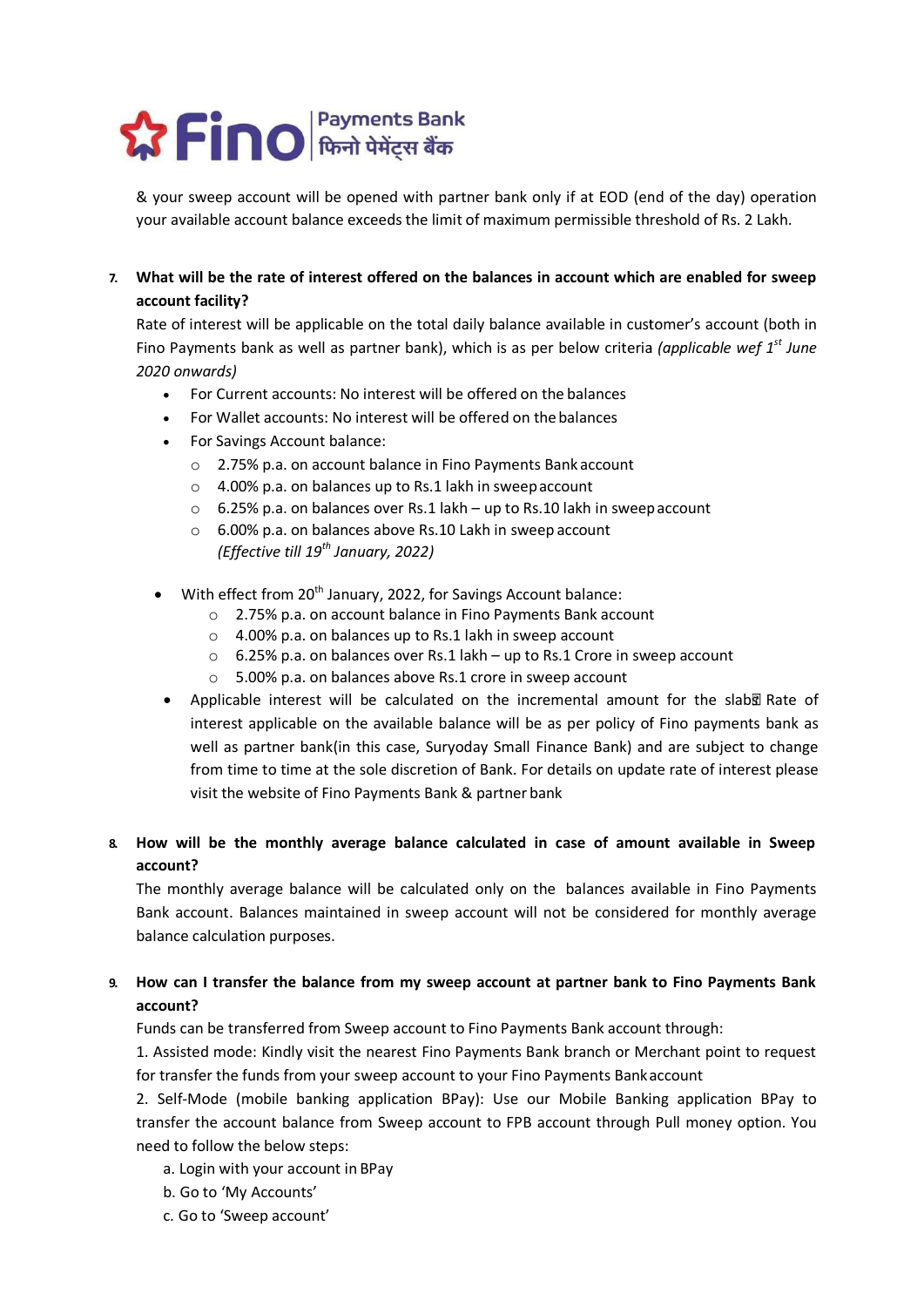

- d. Click on 'View Balance'
- e. Click on 'Pull money'
- f. Enter the amount you wish to transfer from sweep account to FPB account
- g. On successful authentication, amount will be transferred to your FPB account